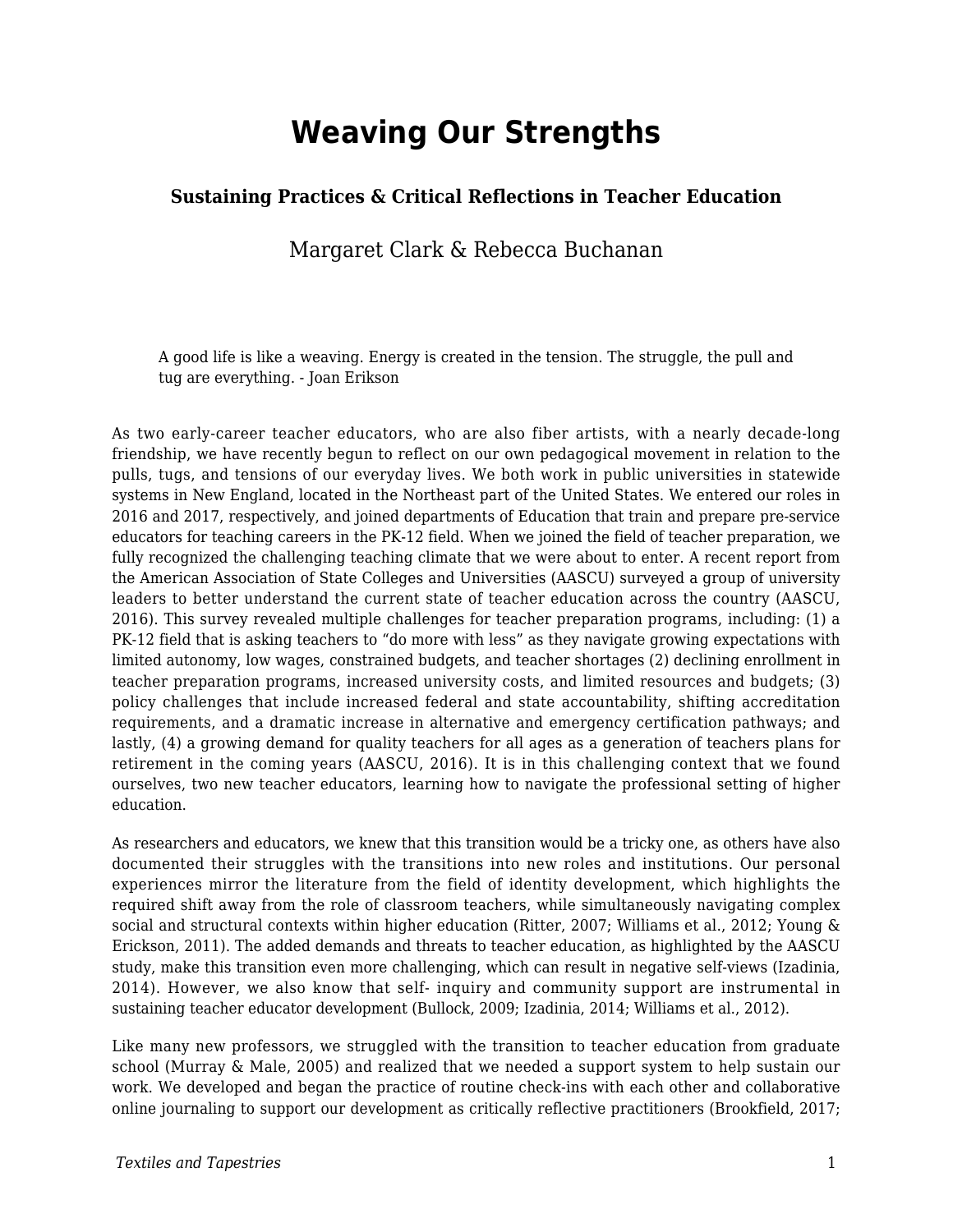Buchanan & Clark, 2018). This process of self-study led us to create our own framework of critical reflection, which asks the educator to thoroughly examine their teaching contexts, pedagogies, and commitments. Having used this framework for three years, it has become an integral piece in our approach to creating and sustaining humanizing pedagogies in our college classrooms. In addition, we have also collected data on how our pre-service teachers engage with and respond to the framework, which has both demonstrated their development and reciprocally influenced our own growth (Buchanan & Clark, 2018). While our framework for reflection has been generative, we have been also searching for an analytic tool to help us further understand the adjustments, tactics, and strategies that were emerging in our discussion and critical reflections.

This study is focused on how we chose and used one specific analytic tool: a metaphor of weaving, to both deepen and broaden our collaboration and reflections. Inspired by our shared interest in the fiber arts and textiles, we decided to use the practice of weaving as a metaphor for our work – within both the higher education institutions in which we are working and teaching, but also the broader field of education in the United States. We chose the methodology and framing of self-study to enact this metaphor in our reflection, furthering our analysis and deepening our understanding of our own pedagogies. In this self-study, we posit the following research questions: (1) what are the institutional restrictions or barriers that we have found ourselves challenged by?; and (2) what actions or tactics have we used to navigate these challenges? Our analysis of the answers to these two questions has provided us insight into how our professional identities have adjusted to working in the field of teacher education. We use these insights, which focus on relational and humanizing pedagogies, to propose this new methodological tool for our peers and colleagues who are entering careers in education.

# **Methodology**

This paper extends the scope of our previous work to examine our practice within a larger context. We are also both fiber artists who have experience knitting, crocheting, weaving, and spinning wool. Over the past year, we have used the metaphor to make sense of our identity development as teacher educators in relation to the contexts in which we work. Using social practice theories of identity development (Alsup, 2006; Holland et al., 1998; Lave & Wenger, 1991) we have been examining the ways we weave ourselves into, out of, and around the systems that shape our work lives. We understand identity development as an ongoing process that involves both narrativized (stories we tell about ourselves) and positioned (how we are situated by the contexts) elements. Understanding identity development through this framework highlights the ways that identities and practices are mutually constitutive, developing in tandem. As Izadinia (2014) found in her literature review of teacher educator identities: "The development of teacher educators' practice is connected to the development of their professional identity" (p. 427). As teacher educators, we engage in the good work of weaving the warps (the rigid, stable threads wound onto the loom) and wefts (the threads woven through the warp) of our textured lives.

Using this metaphor, the warp is the rigid system of education in which we operate (both PK-12 and higher education), and our analysis examines the challenges we have faced navigating that system. The weft is our individual moves among the institutional forces as we attempt to enact the commitments we have unpacked through our critically reflective process. The warps demonstrate how we are positioned and structured within the institution, while the wefts illustrate how our practices and improvisations guided our development as teacher educators. We have grounded our self-study in examining how we work within the structured system of education, while simultaneously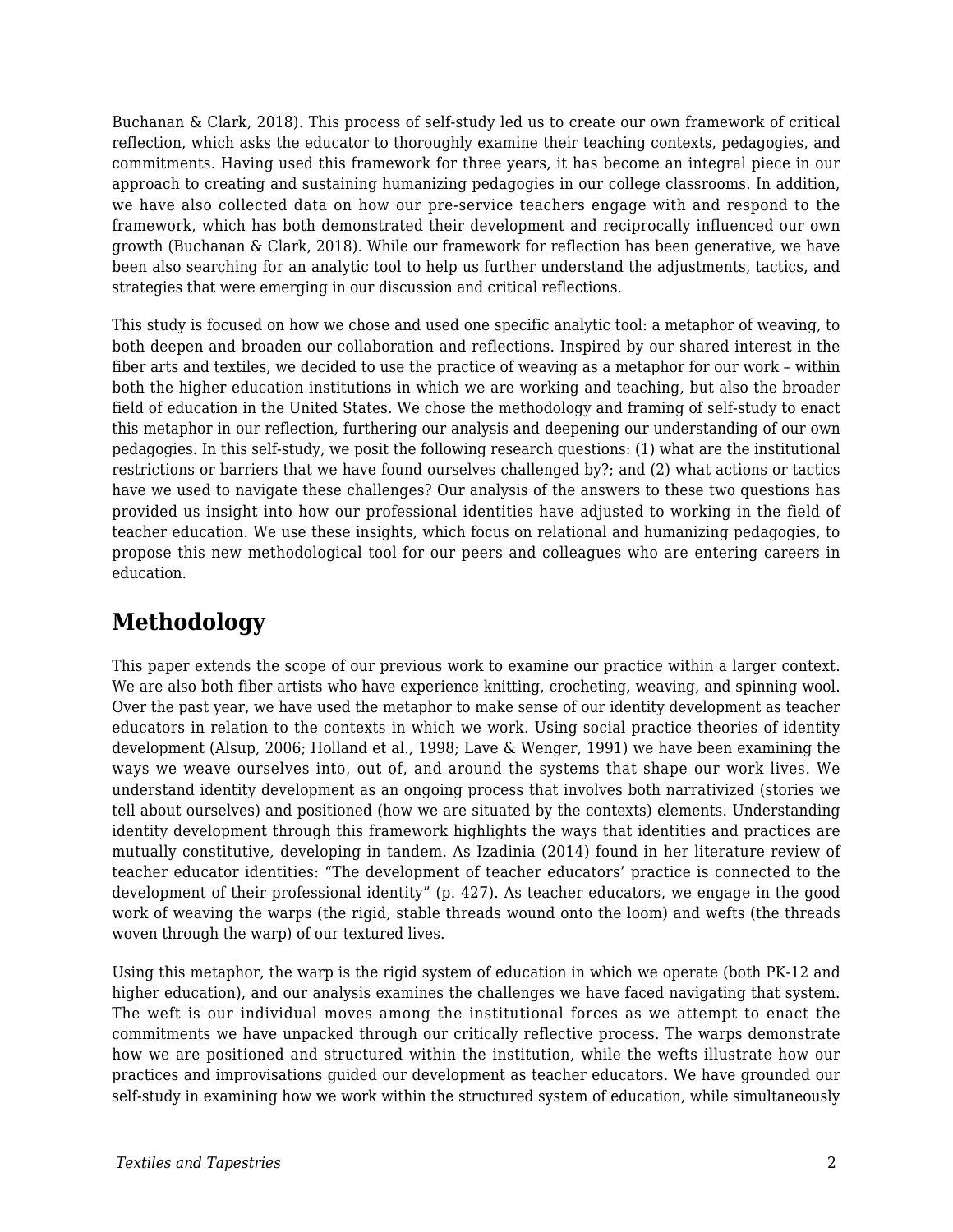acting to resist, change, and improve that exact system. The result is an in-process tapestry that is woven out of our collective attempt to redesign the local experiences of teacher education for our students and ourselves.

#### **Figure 1**

*Weaving.*



The use of a metaphor as a way to examine one's work, identity, and pedagogy is not a new one, as multiple qualitative and educational researchers have used metaphors as a way to examine and reflect on the journeys and movements that one may make in a career in education (Aubusson, 2004; East, 2009; Nias & Aspinwall, 1995; Perry & Cooper, 2001). Perry and Cooper (2001) highlight the benefits of using the metaphor as a reflective tool, as it "helps us make sense of our world and of the circumstances we are involved in... metaphors can be used as powerful educative tools." (p. 43). East's (2009) use of a metaphor in a self-study demonstrates how metaphors are especially helpful when used over time, to more critically examine one's practice through a process of stepping back from the everyday pedagogies. Aubusson (2004) also found metaphors as helpful in his work with preservice educators, noting the way that metaphors fostered relationships and collaboration by creating a distance from some challenging emotional reflections. Much like the research done previously, we were able to use this metaphor to engage in more structured self-reflection. We posit here that the specific metaphor of a weaving practice is especially useful in a collaborative and critical reflective practice for new teacher educators.

Self-study is a helpful tool for our inquiry as it created a space for us to closely analyze the tensions we experience (Berry, 2007). Drawing from foundational aspects of self-study methodology (Laboskey, 2004), we engaged in a collaborative, interactive, self-focused, project aimed at the improvement of practice. Our data set was a series of conversations and shared journal entries that focused on our research question. Over the course of nine months, we wrote about our experiences in an online shared journal (using Google docs). In addition, we had bi-weekly phone calls to discuss issues that were arising in our work. The written journal entries and the audio-recordings of our phone conversations became the data which we coded and analyzed. Our writing helped us outline our stories and interactions, while our conversations became the dialogic framing that was needed to further our reflections. In order to organize this data, we created a chart where journal entries and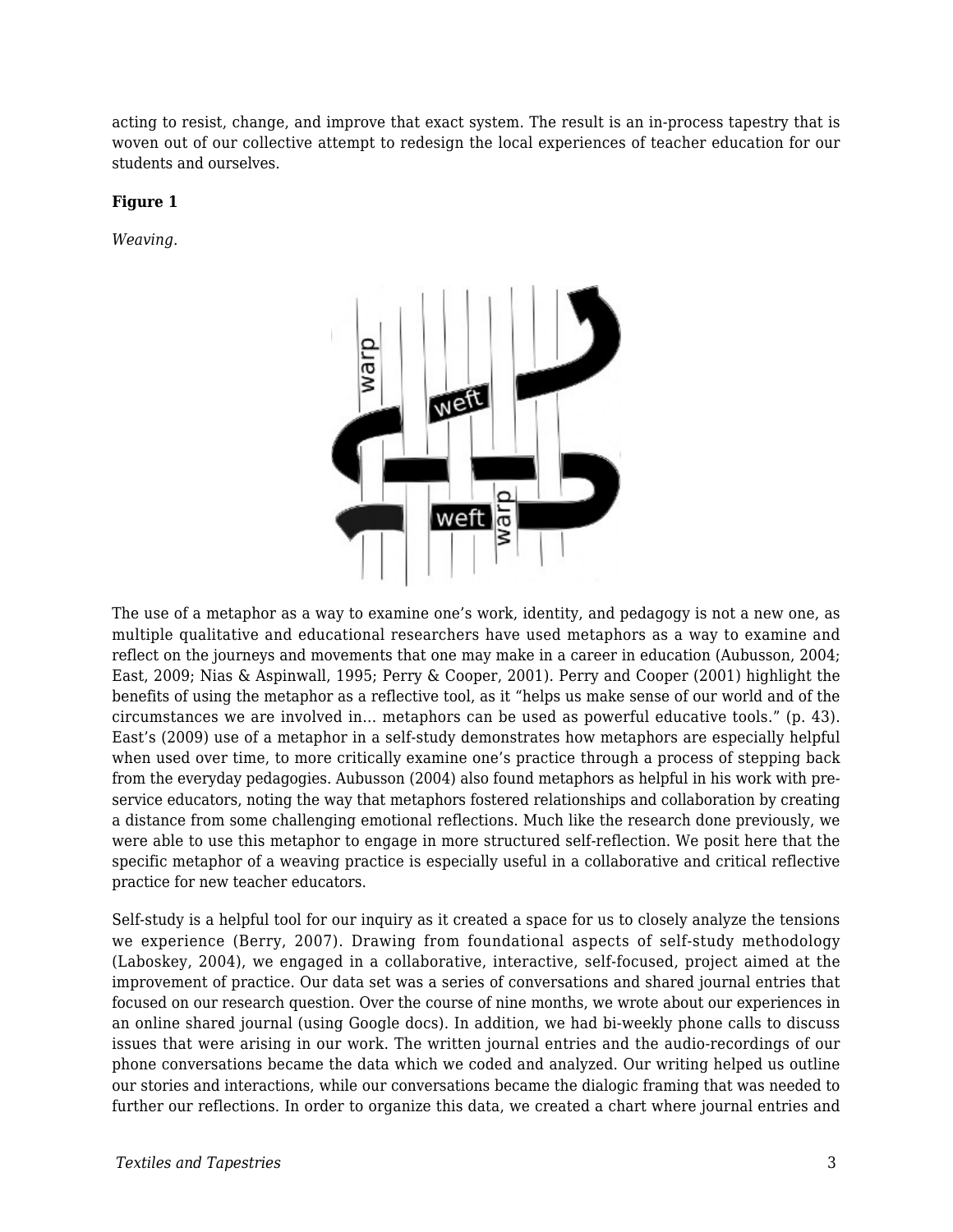conversational snippets were categorized as answers to the questions we pose in our critically reflective practice framework (Buchanan & Clark, 2018). The next phase of analysis focused on the moments where we specifically navigated (the weaving of the weft) in and around institutional structures (the rigid warp). We coded warps that arose as part of our reflections as well as tactics (or wefts) we used to navigate and negotiate those warps. For example, budget constraints, accreditation requirements, and teaching load were all identified as warps - constraining institutional structures. We noted and coded the moves, adjustments, and tensions that were present in those moments and how we maneuvered through them - both successfully and unsuccessfully. These wefts were nuanced and complex (re)actions we took to continually engage in critically reflective practice amidst the constraining context. In this way, the metaphor gave shape to our examination of our identity development. Figure 2 demonstrates how we mapped our warps and wefts onto the metaphor.

#### **Figure 2**

*Weaving Ourselves.*



### **Our Findings**

Our analysis has revealed a series of actions, or *tactics*, that we have taken to negotiate our respective institutions (De Certeau, 2005). These tactics, as described here, have helped us not only navigate the warp, but simultaneously work through some of the tensions that we have experienced, and engage in a collaborative and critical reflective practice.

### *Creativity & Criticality Under Accountability*

One common warp that we identified in our journal and discussions is the ongoing, and often increasing, accreditation and accountability measures that we found our teacher preparation programs beholden to. These included both state and national measurements that linked our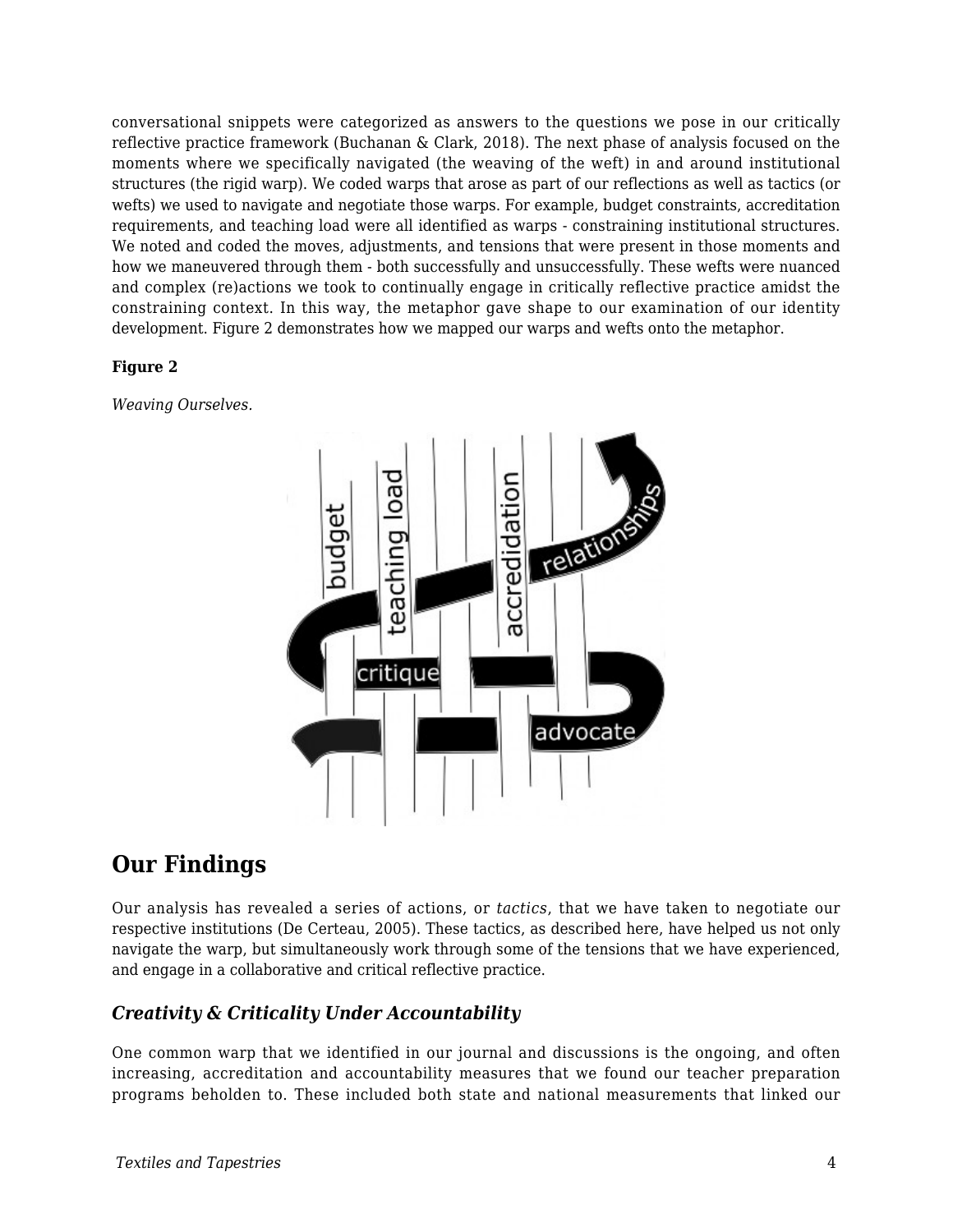curriculum to the professional standards and content knowledge for educators in the field. As former educators and graduate student researchers of the public school system, this warp was not an unexpected one for us, as we had both experienced multiple levels of accountability in our work prior to becoming faculty. However, we were routinely challenged by this warp as new teacher educators, who were hopeful about the transformative potential in the design and creation of new content and courses for our pre-service teachers.

To navigate this warp, we found that we had to engage in some creative and critical acts in our daily pedagogical practices. We each worked to acknowledge the standards and requirements that are mandated by our accrediting bodies, but rather than "teaching to" these standards or tests, we chose to weave in and through them with a critical perspective. For example, in one of Maggie's prepracticum courses, her pre-service teacher students are asked to focus on the state's professional standards for teachers, a set of guidelines that define the pedagogical and professional knowledge and skills that all teachers need to demonstrate in their practice. Rather than simply addressing each skill through a lecture in the college classroom, she chose to frame the standards using critical inquiry. She asked her students questions about the perspectives that are embedded in the skills, such as: "What does this standard mean to you?

What might it mean to someone else? How else might it be interpreted? What kind of pedagogy and teaching practice does this standard address? Do you agree with that pedagogy - if so, why? Who holds the power in the learner-teacher relationship in this pedagogy?" For Maggie, this critical framing was meant to do two things: (1) highlight and learn about the standard (the goal according to the accrediting bodies) while simultaneously (2) offering her students the space to question and think about the cultural and social constructs that are embedded in such standards and what role that they (as future educators) might play in enacting them in different ways. This became a creative pedagogical act, asking students to think about how to address and engage with skill while also critiquing and questioning the assumptions that are embedded within it.

Rebecca found a similar practice in working to establish freedom and fun within the confines of the more rigid curriculum structures. For example, she adjusted a key assessment in one of her courses to broaden its scope. Key assessments could not be eliminated, as they had been selected in the prior accreditation cycle as tools to measure student progress on teaching standards. The original assignment was to draft an advocacy letter that highlighted the needs of diverse students. Rebecca expanded the assignment into an advocacy project that students actually carried out during the course. For example, last semester one of the students created a website on inclusive practices for LGBTQ+ students, which they promoted through their own social media networks (Cobalt, 2019). This not only fulfilled the requirements for the assignment and professional standards, but it has also become a text that Rebecca uses in the class for other pre-service teachers when they explore the experiences and needs of LGBTQ students. This kept the core goals aligned to the standard but allowed for students to engage with different mediums and modalities (they no longer simply had to write a letter), and moreover, they actually advocated for their issue, which allowed for a different level of engagement with the issues they had identified.

### *Navigating Multiple Institutional Spaces*

As new teacher educators, we also found ourselves working across multiple contexts and spaces within the institution. For example, during an average week, we are teaching in the college classroom, attending committee and departmental meetings with our faculty colleagues, supervising and coaching our students out in the PK-12 public schools in our communities, and meeting one-on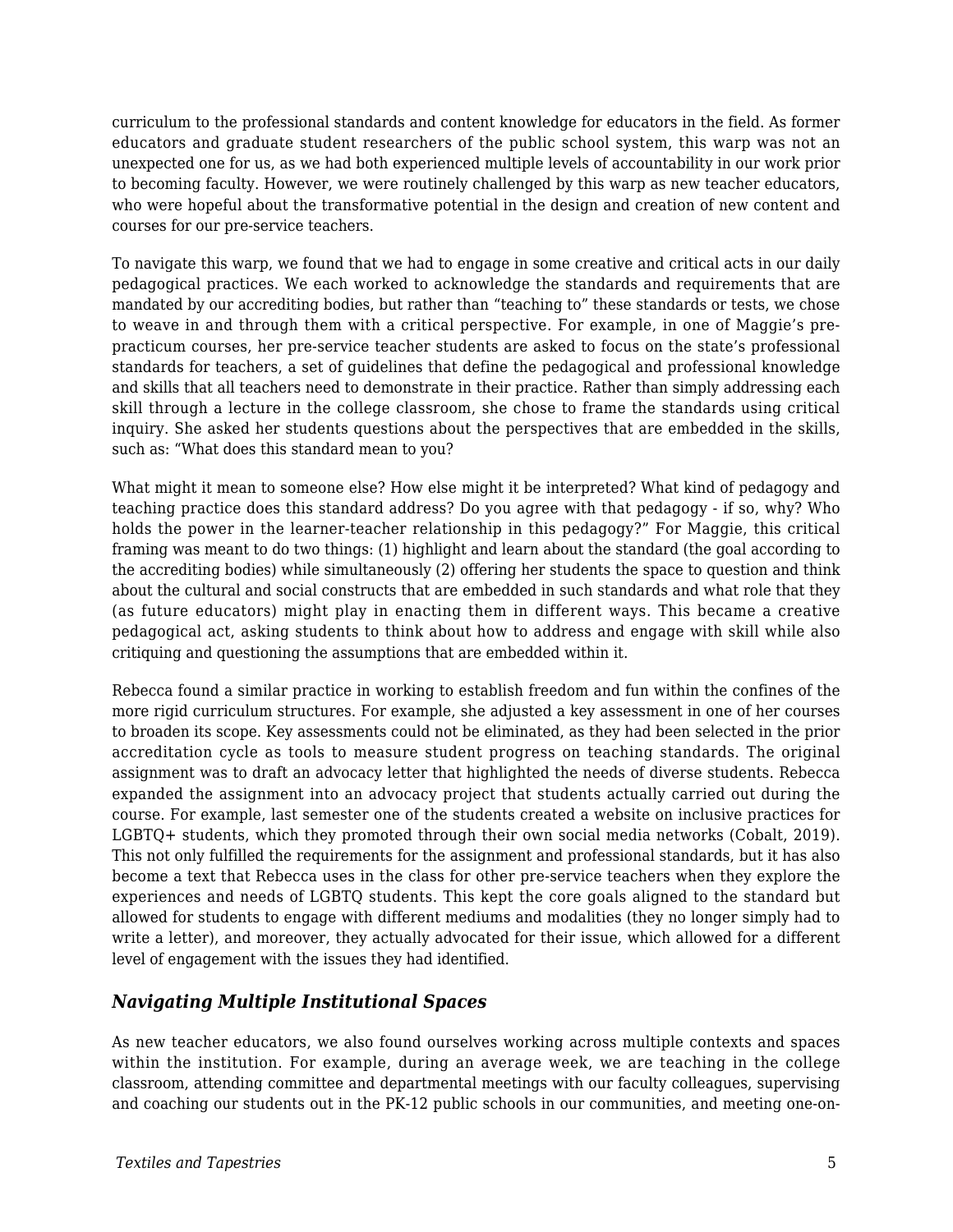one with our student advisees regarding their academic progress - to name a few. These different spaces, we recognize, require unique skill sets and professional identities. While our "teaching" requires a pedagogy of thoughtful and planned guidance, critical questioning, and an ability to connect our students' lives with the theory and practice from the field (all of which we have identified in our reflective work and discussions), our departmental and college meetings required a whole host of other skills, including careful listening, collaborative acknowledgment, and problem-solving.

Advising requires a deep knowledge of the institutional rules and requirements for students, along with consistent communication and one-on-one attention. When supervising, we found ourselves focused on our observational skills, offering support and guidance to our students as they practice their own new teaching skills in the classroom.

At times, the shifting of our skills was daunting - and we came across some challenges when we weren't able to make the appropriate shift. For example, in our college classrooms, we were questioning, critiquing, and examining language, discourses, and the negative impacts of schooling on America's youth. We then found ourselves in meetings about how our own curriculum will address a set of specific standards, ones that we must meet in order to fulfill the licensing obligations to the accrediting bodies. In these meetings, the critical perspective and questioning, we found, wasn't welcome or helpful. In our journal, we wrote about these shifts as a series of conflicting professional selves:

For me then - it is like two professional selves. In one, I try to undo the norms of traditional schooling in an effort to both provide my students a more humanizing experience and help them see ways they may do this as teachers. In the other, I uphold the professional norms and boundaries, even the particularly narrow ones of this institution, as a method of self protection so that I can continue to do the unraveling work in my teaching. In this way the weft reinforces the warp - making it stronger. And that feels like the conundrum of my engagement. In order to attempt to undo the thing, I recreate it. (Online Journal)

Over the past few years, we have begun to establish a series of tactics to help us maneuver through these spaces, in an effort to engage our critical and humanizing commitments to education, while also ensuring that we can sustain ourselves within a system that we are also trying to change.

An example of these tactics can be found when we enter the classrooms of young children as teacher supervisors. Recognizing that we hold power in this position, we have identified specific ways to share this power among all of the participants in the room. In one phone conversation about our practices as teacher supervisors, we discussed how we both jot notes in a notebook, eschewing our laptops because we think that the computer formalizes our interactions. We both sit with the PK-12 students in order to experience the lesson fully and chat with kids about what they are doing. In one instance a veteran cooperating teacher, with 20 years of experience, noted that no one else from the university had ever sat on the carpet with the kids. These approaches intentionally diffuse the authority embedded within the supervisor role and attempt to humanize the process of observation, because the experience of being watched and evaluated can be dehumanizing for both pre-service teachers and PK-12 students.

We have also learned to engage tactically in professional spaces within our colleges and departments. Department meetings, for example, involve participation from stakeholders from multiple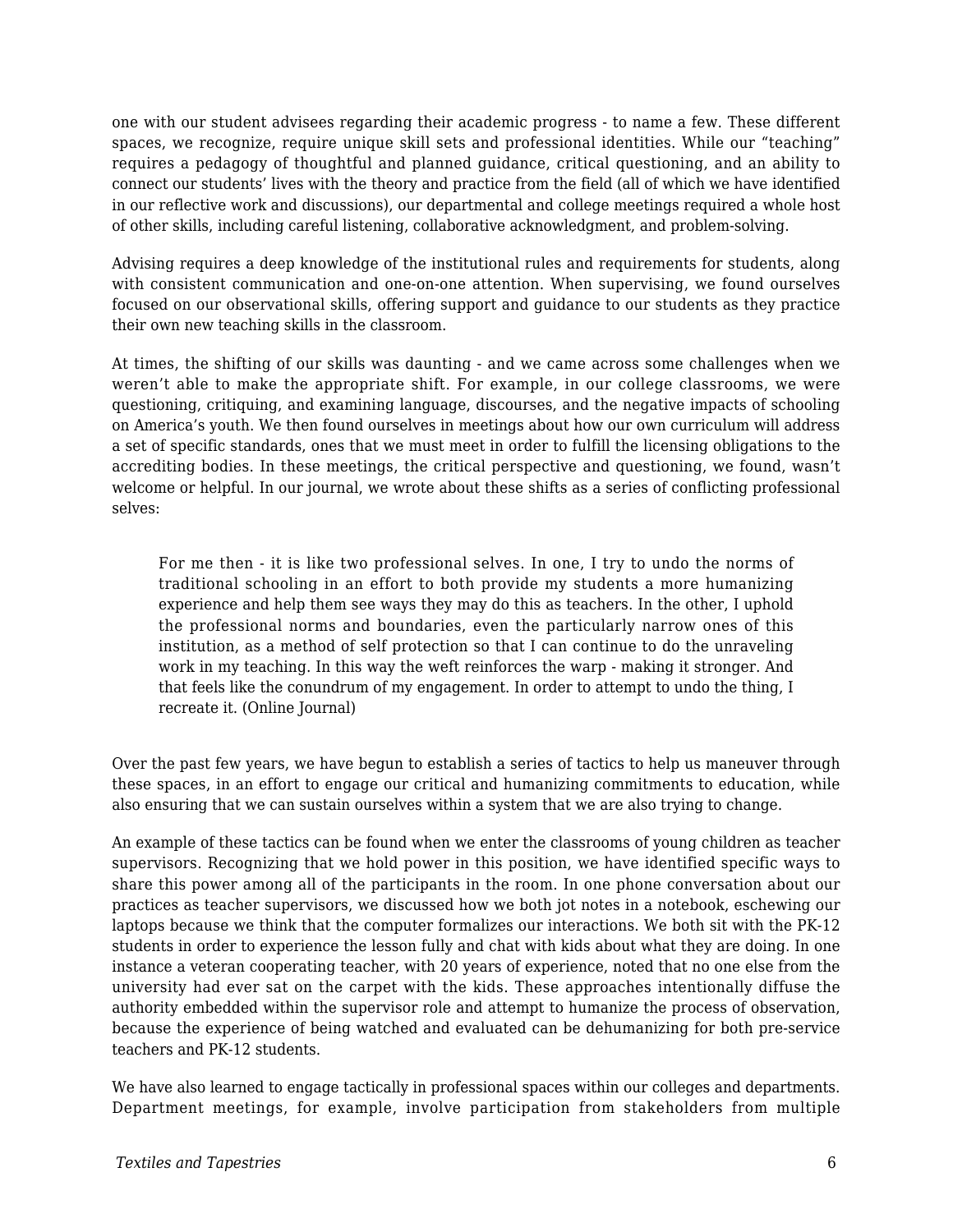backgrounds with differing positionalities. There is a culture in department meetings that is often unspoken, embedded within the local context. We have come to understand these cultures through participation, which has required us to re-examine our own positionality. In other academic spaces (teaching, advising, and supervising), we typically hold the most power in relation to other participants in those activities. In our teaching spaces, we are cognizant of this imbalance and actively work to question this role and share power with others. But our positioning is different in faculty meetings. And navigating that positioning required us to develop a different set of skills, including the ability to foreground different aspects of our identities as we move through the different institutional spaces.

#### *Discussion of Our Fibrous Selves*

We came to our faculty positions rooted in critical theory with a commitment to the liberatory power of education and its capacity to create a more equitable society. We both began our positions by trying to enact that vision through programmatic and curricular change. However, we recognized that we did not always understand the strength of the warps and how they had woven themselves into the institutional culture. Because we did not initially understand the strength of the warp, we pushed too hard on the fabric, which made it difficult to make space for ourselves in between the warps. As a result, we have tactically shifted our efforts to what is in our control: enacting our vision of critically reflective practice in our courses and relationships and acknowledging the role that power plays in each of these spaces.

Using the metaphor and the practices of weaving, with the structure of warps and throwing of wefts, we have found that this methodological frame for our self-study allowed us to simultaneously distance ourselves from a challenging context, while also supporting one another as we work to construct and understand our professional identities. The field of teacher education in the US is rife with challenges that include accountability and oversight, tensions and budget constraints, declining student enrollments, and increasing demands for qualified educators. By identifying these needs, and examining them in our collaborative writing and discussions, we allowed ourselves to hold these challenges up for analysis, recognizing that they are indeed separate from our personal identities. Yes, these challenges exist and our work must address them. However, in order to sustain a pedagogy of hope, care, collaboration, and liberation, we must find the space apart from that context to sustain ourselves and support our students. We are not the warps, but rather we move among them, between them.

We also acknowledge the role that our critical friendship has afforded us in this work (Pinnegar & Hamilton, 2009). We regularly discuss the importance of support systems in teaching and have found that in our collaboration, we have helped one another continue to imagine and find strength, optimism, and hope. We know that writing about our failures, discussing our challenges, and admitting our mistakes requires a level of vulnerability with each other, but we also know that in our work, we have been able to create a judgment-free space for one another. We aim to model a relationship that counteracts the many challenges that teacher educators face. Together, we acknowledge these challenges but do so in order to imagine new, better, and alternative ways to move through the institutions that we are in. Doing this together, for us, is better than doing it in isolation. For us, this collaboration, criticality, inquiry, and curiosity is at the core of not only who we are as researchers, but also who we aim to be as teachers.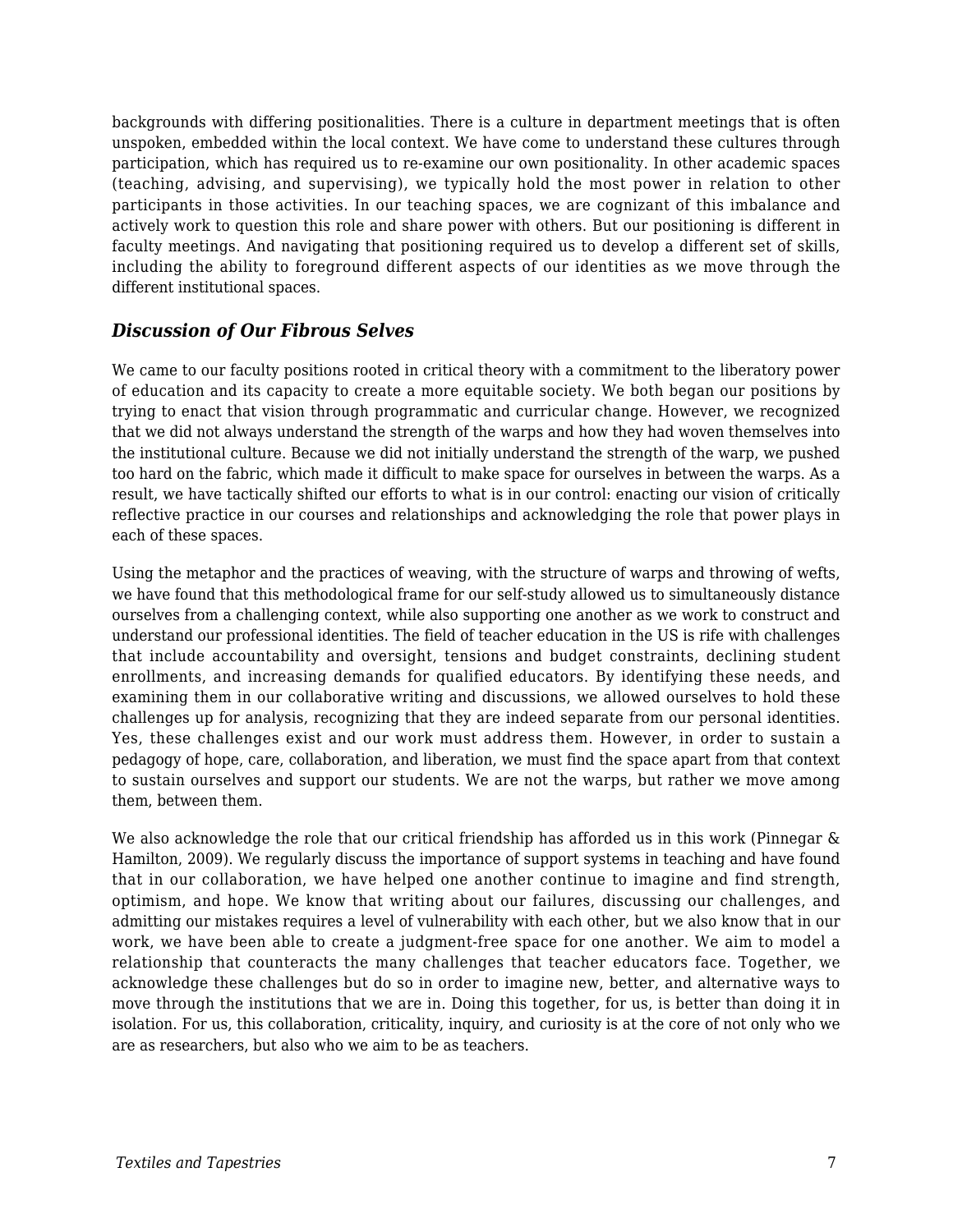## **Conclusion: Our Wefts as Our "Critical Hope"**

Teaching is hard and the institutions of schooling in America present multiple rigid, restrictive, damaging, and even harmful contexts for both learners and teachers alike. To wake up and choose to teach every day presents an ethical quandary for critically thinking and theorizing educators. We are forced to contemplate how to navigate such challenges and restrictions and work to identify where and how we can make a change. As two new teacher educators in the field of public education, we have spent the past three years working to create a framework for how to sustainably engage in this work.

The metaphor of weaving was a helpful one for us because it enabled us to identify the warps - the rigid, seemingly immovable aspects of working within an institution. The metaphor becomes a tool for reflection, distancing one from the emotional component, and creating space for more objective, critical reflection. For us, the weaving metaphor and the process of identifying both the warps and the wefts helped us acknowledge our role, our power, and our purposeful tactics as we work to sustain a career in teaching.

At times, these tactics presented conundrums for us, as we identified aspects of our work that we were challenged or even damaged by, but they simultaneously energized us as we worked collaboratively to critically reflect and acknowledge both the pain and the "critical hope" that we engage in within our professional and personal pedagogies (Duncan-Andrade, 2009). We identified the moments where we are making intentional moves in our work, which helped us acknowledge that within these moves, despite the tensions, we are in turn, creating a stronger textile, one that is not simply the textile of our life, but also the textile of our social worlds, and the fabric of our fields. And it is in this strength, where we can find solace and sustainability in our work.

As we navigate these lives as both teachers and fiber artists, we will continue to examine, appreciate, question, and challenge these tensions. We will appreciate the ways that we move and weave through these tensions and celebrate the moments, however brief when the textile has not only become something stronger, but also something completely new.

### **References**

American Association of State Colleges and Universities (AASCU) (2016). *Preparing Teachers in Today's Challenging Context: Key Issues, Policy Directions and Implications for Leaders of AASCU Universities.* [https://edtechbooks.org/-sfy](http://www.aascu.org/AcademicAffairs/TeacherEdReport.pdf)

Aubusson, P. (2004). Reflecting on and with metaphor. In D. L. Tidwell, L. M. Fitzgerald, & M. L. Heston (Eds.), Journeys of hope: Risking self-study in a diverse world. Proceedings of the fifth international conference on self-study of teacher education practices, Herstmonceux Castle, East Sussex, England, June 27 - July 1 (pp. 213-216). University of Northern Iowa.

Alsup, J. (2006). *Teacher identity discourses: Negotiating personal and professional spaces*. Routledge.

Berry, A. (2007). Reconceptualizing teacher educator knowledge as tensions: Exploring the tension between valuing and reconstructing experience. *Studying Teacher Education, 3*(2), 117-134.

Brookfield, S. D. (2017). *Becoming a critically reflective teacher*. John Wiley & Sons.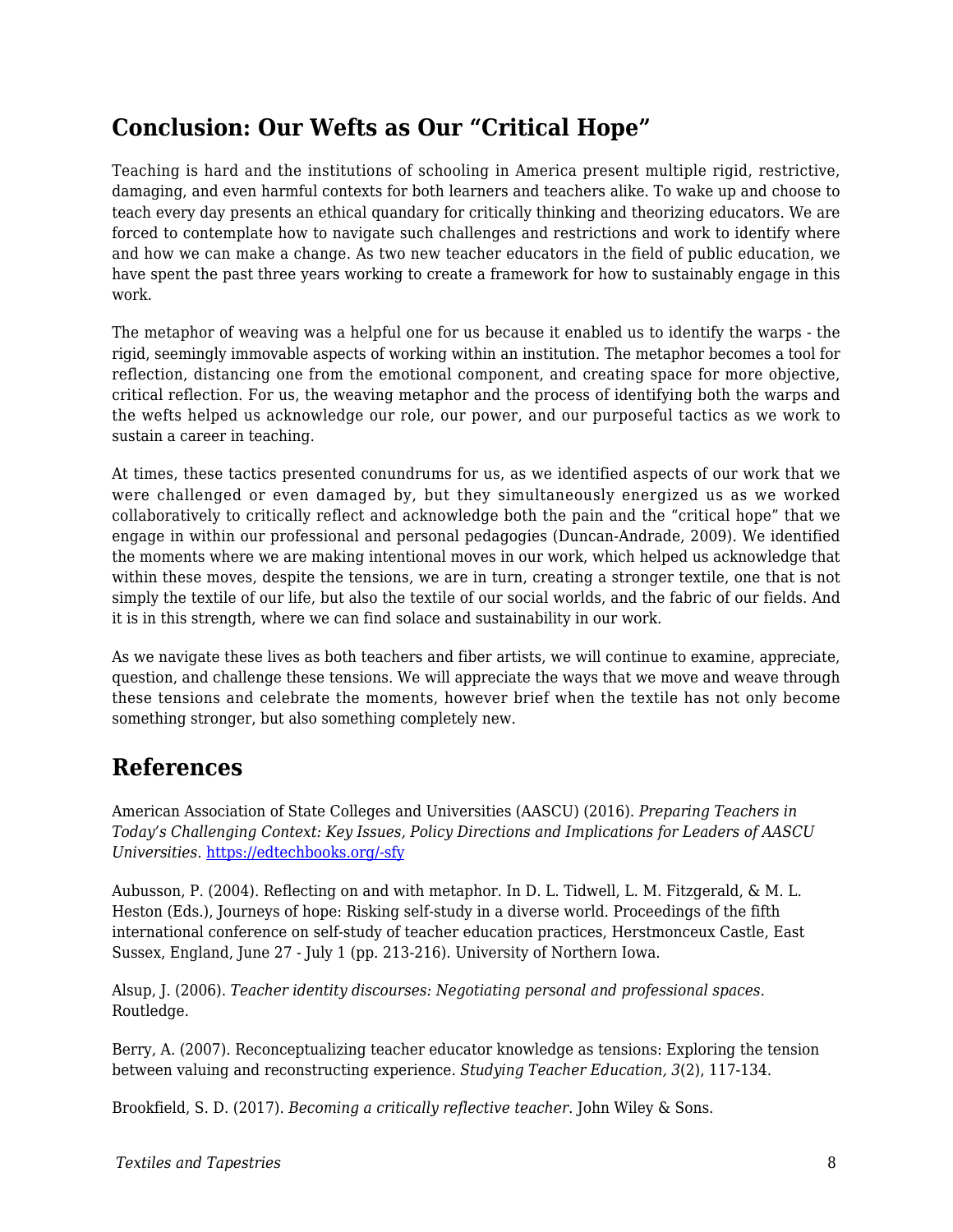Bullock, S. M. (2009). Learning to think like a teacher educator: making the substantive and syntactic structures of teaching explicit through self-study. *Teachers and Teaching: Theory and Practice*, *15*(2), 291-304.

Buchanan, R. & Clark, M. (2018). At the top of every syllabus: Examining & becoming (critical) reflective practitioners. In D. Garbett & A. Ovens (Eds.) *Pushing boundaries and crossing borders: Self-study as a means for researching pedagogy.* Paper presented at the Self-study of Teacher Education Practices (S-Step) Conference in Herstmonceux, United Kingdom, (pp. 449-456). CC-BY.

Cobalt, A. (2019). Rainbow Respect: Providing information and resources to help educators and the public alike to lead LGBT+ inclusive lives. https://sites.google.com/maine.edu/rainbowrespect/home?authuser=0

De Certeau, M. (2005). "Making do": uses and tactics. In G. M. Speigal (Ed.) *Practicing History: New Directions in Historical Writing After the Linguistic Turn (pp. 217-227). Routledge.* 

Duncan-Andrade, J. (2009). Note to educators: Hope required when growing roses in concrete. *Harvard Educational Review*, 79(2), 181-194.

East, K. (2009). Using metaphors to uncover themselves in my practice. *Studying Teacher Education*, 5(1), 21-31.

Holland, D., Lachicotte, W., Skinner, D., & Cain, C. (1998). *Identity and Agency in Cultural Worlds.* Harvard University Press.

Izadinia, M. (2014). Teacher educators' identity: A review of literature. *European Journal of Teacher Education*, *37*(4), 426-441.

LaBoskey, V. K. (2004). The methodology of self-study and its theoretical underpinnings. In *International handbook of self-study of teaching and teacher education practices* (pp. 817-869). Springer.

Lave, J., & Wenger, E. (1991). *Situated learning: Legitimate peripheral participation.* Cambridge University Press.

Murray, J., & Male, T. (2005). Becoming a teacher educator: Evidence from the field. *Teaching and Teacher Education, 21*(2), pp. 125-142.

Nias, J. and Aspinwall, K. (1995) Composing a life: Women's stories of their careers in D. Thomas (ed.) *Teachers Stories*. Open University Press

Perry, C., & Cooper, M. (2001). Metaphors are good mirrors: Reflecting on change for teacher educators. *Reflective Practice,* 2(1), 41-52.

Pinnegar, S., & Hamilton, M. L. (2009). *Self-study of practice as a genre of qualitative research: Theory, methodology, and practice*. Springer.

Ritter, J. K. (2007). Forging a pedagogy of teacher education: The challenges of moving from classroom teacher to teacher educator. *Studying Teacher Education, 3*(1), 5 - 22.

Williams, J., Ritter, J., & Bullock, S. M. (2012). Understanding the complexity of becoming a teacher